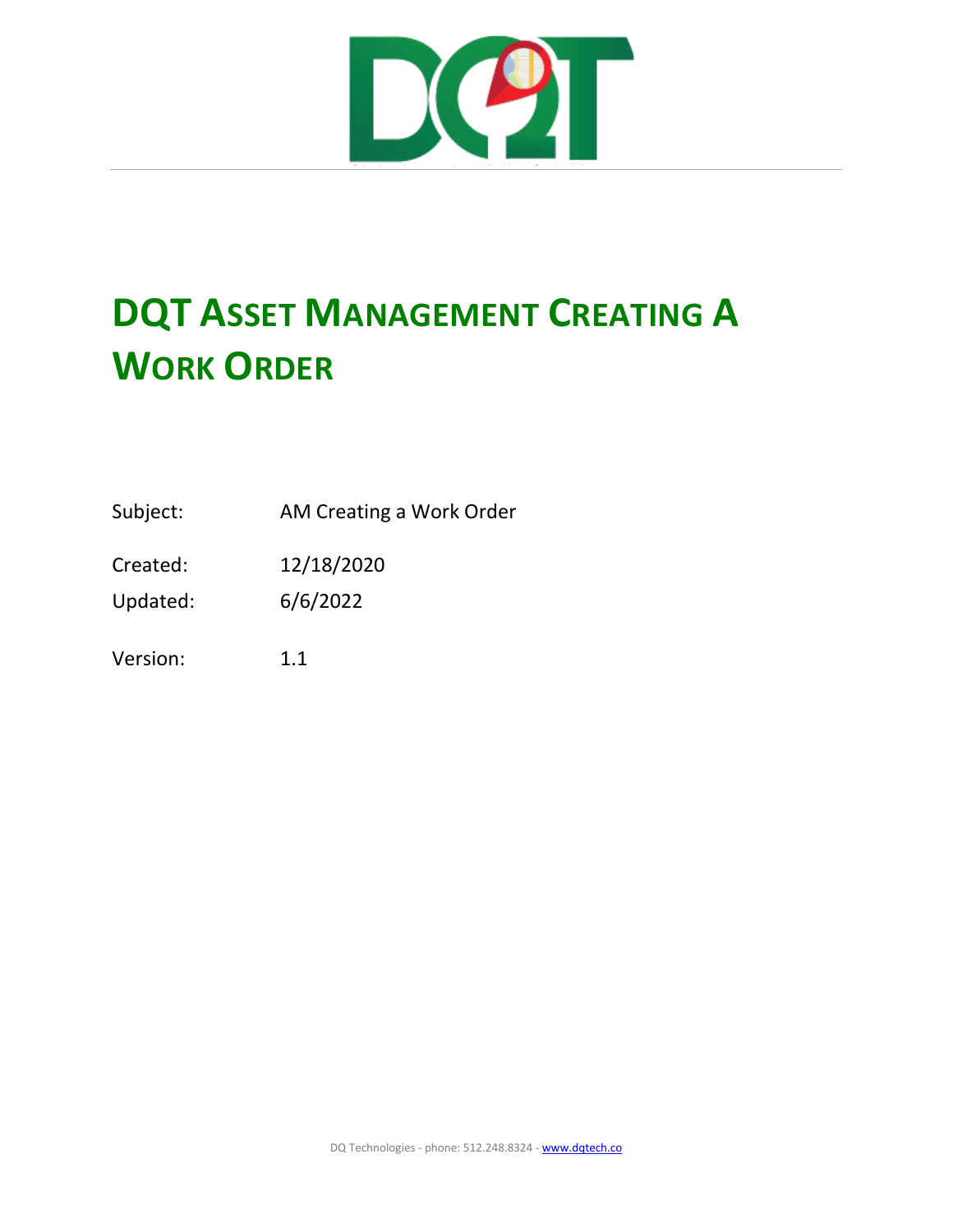

## How to Create a Work Order

- **1.** Login to Asset Management –<https://dqtech.com/AM/>
- **2.** Select the location and Asset that the work order is for and then select Work Order.

|                            | Aooet Management       |                          |                                  |                                       | <b>ASSETS</b> | <b>WORK ORDERS</b>                             | <b>DRIVERS</b> | <b>CUSTOMIZE</b>          | <b>REPORTS</b> | charlietest                |
|----------------------------|------------------------|--------------------------|----------------------------------|---------------------------------------|---------------|------------------------------------------------|----------------|---------------------------|----------------|----------------------------|
| DOT Bse                    | $\vee$ 0               |                          | Asset Number : BOI-Amber         |                                       |               |                                                |                |                           |                | Assets/Details             |
| YOUR ASSETS                | SHOW ONLY ACTIVE       |                          | Details B Fuel O PM A Inspection |                                       |               |                                                |                |                           |                |                            |
| Search Assets              |                        | <b>Details</b>           |                                  |                                       |               |                                                |                |                           | <b>New</b>     | Update<br>Clear            |
| <b>BOI-Amber</b>           | ALL<br>$\mathsf{A}$    | Vehicle Information      |                                  |                                       |               |                                                |                |                           |                |                            |
| <b>BOI-Molly</b>           | B<br>$\mathbf{C}$<br>D |                          | <b>Equipment Number</b>          | <b>Equipment Description</b>          |               | Asset Number                                   |                | Make                      |                |                            |
| <b>BOI-BEN</b><br>1111test | F                      | NO<br>IMAGE<br>AVAILABLE | BOI-Amberd                       | Ambers Car                            |               | BOI-Amber                                      |                | GMC                       |                |                            |
| BOI-Bobcat1                | $\mathbf{G}$<br>н      | Model                    |                                  | Year                                  |               | VIN#                                           |                | Location                  |                |                            |
| <b>BOI-TEST</b>            | $\kappa$               | Acadia                   |                                  | 2018                                  | $\checkmark$  | 1GKKNXLS4JZ130686                              |                | DOT Bse                   |                | $\checkmark$               |
| BOI-Trailer1               | M                      | Assigned Device ID       |                                  | Fuel Type<br>Electric<br>$\checkmark$ | $\checkmark$  | Upload Picture:<br>Choose Files No file chosen |                | Active<br>土<br><b>YES</b> | $\mathbb{I}$   | <b>O</b> Add On Inspection |
| FL 112233                  | $\circ$                |                          |                                  |                                       |               |                                                |                |                           |                |                            |

**3.** Next, select Add New Work Order.

|                                             | AOOEL ITIQNQQEMENT         |                         |                                                        | ASSE <sub>I</sub> S                                                                                                          | <b>WORK ORDERS</b><br>DRIVERS | CUSTOMIZE<br><b>REPORTS</b><br>charlietest |
|---------------------------------------------|----------------------------|-------------------------|--------------------------------------------------------|------------------------------------------------------------------------------------------------------------------------------|-------------------------------|--------------------------------------------|
| DOT Bse                                     | $\vee$ 0                   | Asset Number: BOI-Amber |                                                        |                                                                                                                              |                               | Assets/Work Order                          |
| YOUR ASSETS                                 | SHOW ONLY ACTIVE           |                         |                                                        | Le Details Bi Fuel ⊙ PM A Inspection  S Parts Le Work Order Hi DVIR  ™ Delivery Assessment Ex Recalls  O Warranty   Timeline |                               |                                            |
| Search Assets                               |                            | Manage WO               | From: 11/21/2020                                       | Repair Category:<br>To: 12/21/2020<br>$\alpha$                                                                               | $\checkmark$                  | Search<br>Q                                |
| <b>BOI-Amber</b><br>$\bullet$               | <b>ALL</b><br>$\mathsf{A}$ |                         | <b>Q</b> Add New Workorder<br>$\mathcal{\Omega}$ Reset |                                                                                                                              |                               |                                            |
| <b>BOI-Molly</b><br>$\bullet$               | <b>B</b>                   | WO#                     | <b>WO Desc</b>                                         | Repair Category                                                                                                              | <b>WO Date</b>                | Total Cost (\$).                           |
| <b>BOI-BEN</b><br>$\bullet$                 | D<br>Ε                     |                         |                                                        |                                                                                                                              | Total:                        | \$0.00                                     |
| <b>1111test</b><br>$\bullet$<br>BOI-Bobcat1 | G<br>H                     |                         |                                                        | <b>O</b> PM Work Order <b>O</b> Inspection Work Order <b>G</b> Repair Work Order                                             |                               |                                            |

**4.** Fill in required fields and any other fields where information is available. Work Order Description, Repair Categories, and Vendor will need to be filled in before you will be able to save the work order. Everything else is optional.

*NOTE:* Their will need to be additional setup if you want to have custom repair categories, as well as vendors, and technicians. Repair categories and technicians can be added under Customize>AddOn. Whereas vendors can be added under Assets>Vendors.

|                  | Aooet Management |                          |                                                                                                                                                          |                            | <b>ASSETS</b>     | <b>WORK ORDERS</b> | <b>DRIVERS</b>       | <b>CUSTOMIZE</b> | <b>REPORTS</b> | charlietest         |
|------------------|------------------|--------------------------|----------------------------------------------------------------------------------------------------------------------------------------------------------|----------------------------|-------------------|--------------------|----------------------|------------------|----------------|---------------------|
| DOT Bse          | $\vee$ 0         | Asset Number : BOI-Amber |                                                                                                                                                          |                            |                   |                    |                      |                  |                | # Assets/Work Order |
| YOUR ASSETS      | SHOW ONLY ACTIVE |                          | <b>A</b> Details Bi Fuel ⊙ PM A Inspection $\frac{36}{9}$ Parts A Work Order Hi DVIR (® Delivery Assessment <b>Example 20</b> Warranty $\equiv$ Timeline |                            |                   |                    |                      |                  |                |                     |
| Search Assets    |                  | Manage WO                | From: 11/21/2020                                                                                                                                         | To: 12/21/2020             | $\alpha$          | Repair Category:   | $\checkmark$         | Search           |                |                     |
| <b>BOI-Amber</b> | <b>ALL</b>       |                          | C Reset                                                                                                                                                  | <b>O</b> Add New Workorder |                   |                    |                      |                  |                |                     |
| BOI-Molly        | B                | Work Order Number:       | Work Order Description : This Field is Required                                                                                                          |                            | Repair Categories |                    | <b>C3</b> Multiple ( | Work Order Date: | Odometer:      | Engine Hours:       |
| <b>BOI-BEN</b>   | D                | WO_8519_16085850476      |                                                                                                                                                          |                            |                   |                    |                      | 12/21/2020       | 56779          | 55666.4             |
| <b>1111</b> test | G                | Additional Note          |                                                                                                                                                          |                            |                   | Vendor             |                      |                  |                | WO Type             |
| BOI-Bobcat1      |                  |                          |                                                                                                                                                          |                            |                   |                    |                      |                  | $\vee$         | Repa v              |
| <b>BOI-TEST</b>  |                  |                          |                                                                                                                                                          |                            |                   | Technician         |                      |                  |                | $\checkmark$        |
| BOI-Trailer1     |                  |                          |                                                                                                                                                          |                            |                   |                    |                      |                  |                |                     |